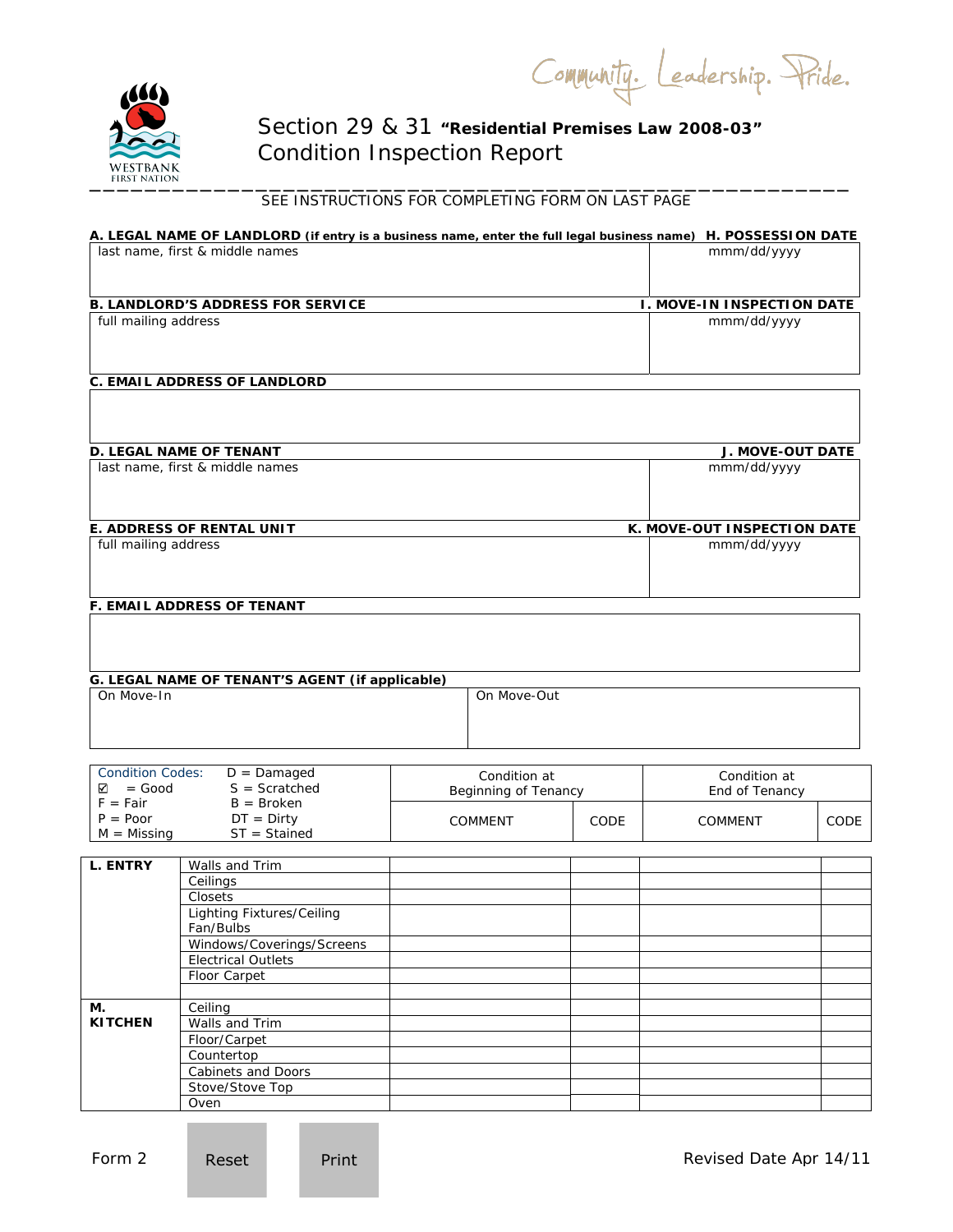|                            | Exhaust Hood and Fan                                   |  |  |
|----------------------------|--------------------------------------------------------|--|--|
|                            | Taps, Sink and Stoppers                                |  |  |
|                            | Refrigerator                                           |  |  |
|                            | Crisper/Shelves                                        |  |  |
|                            | Freezer                                                |  |  |
|                            | Door/Exterior                                          |  |  |
|                            | Closet(s)                                              |  |  |
|                            | Dishwasher                                             |  |  |
|                            | <b>Lighting Fixtures/Bulbs</b>                         |  |  |
|                            | Windows/Coverings/Screens                              |  |  |
| Cont'd                     | <b>Electrical Outlets</b>                              |  |  |
|                            |                                                        |  |  |
| <b>N. LIVING</b>           |                                                        |  |  |
| <b>ROOM</b>                | Ceiling<br>Walls and Trim                              |  |  |
|                            |                                                        |  |  |
|                            | Floor/Carpet                                           |  |  |
|                            | Air Conditioner/Cover                                  |  |  |
|                            | Fireplace                                              |  |  |
|                            | TV Cable/Adaptor                                       |  |  |
|                            | Closet(s)                                              |  |  |
|                            | Lighting fixtures/Ceiling                              |  |  |
|                            | Fan/Bulbs                                              |  |  |
|                            | Windows/Coverings/Screens                              |  |  |
|                            | <b>Electrical Outlets</b>                              |  |  |
|                            |                                                        |  |  |
| O. DINING                  | Ceiling                                                |  |  |
| <b>ROOM</b>                | Walls and Trim                                         |  |  |
|                            | Floor/Carpet                                           |  |  |
|                            | Lighting fixtures/Ceiling                              |  |  |
|                            | Fan/Bulbs                                              |  |  |
|                            | Windows/Coverings/Screens                              |  |  |
|                            | <b>Electrical Outlets</b>                              |  |  |
|                            |                                                        |  |  |
| Р.                         | Treads and Landings                                    |  |  |
|                            |                                                        |  |  |
| <b>STAIRWELL</b>           |                                                        |  |  |
| and HALL                   | Railing/Bannister                                      |  |  |
|                            | Walls and Trim                                         |  |  |
|                            | Ceilings<br>Closets                                    |  |  |
|                            |                                                        |  |  |
|                            | Lighting fixtures/Ceiling                              |  |  |
|                            | Fan/Bulbs                                              |  |  |
|                            | Windows/Coverings/Screens<br><b>Electrical Outlets</b> |  |  |
|                            |                                                        |  |  |
|                            |                                                        |  |  |
| Q. MAIN<br><b>BATHROOM</b> | Ceiling                                                |  |  |
|                            | Walls and Trim                                         |  |  |
|                            | Floor/Carpet                                           |  |  |
|                            | Cabinets and Mirror                                    |  |  |
|                            | Tub/Shower/Taps/Stopper                                |  |  |
|                            | Sink/Stopper/Taps                                      |  |  |
|                            | Toilet                                                 |  |  |
|                            | Door                                                   |  |  |
|                            | Lighting fixtures/Ceiling                              |  |  |
|                            | Fan/Bulbs                                              |  |  |
|                            | Windows/Coverings/Screens                              |  |  |
|                            | <b>Electrical Outlets</b>                              |  |  |
|                            |                                                        |  |  |
| <b>R. MASTER</b>           | Ceiling                                                |  |  |
| <b>BEDROOM</b>             | Walls and Trim                                         |  |  |
| (1)                        | Floor/Carpet                                           |  |  |
|                            | Closet(s)                                              |  |  |
|                            | Doors                                                  |  |  |
|                            | Lighting fixtures/Ceiling                              |  |  |
|                            | Fan/Bulbs<br>Windows/Coverings/Screens                 |  |  |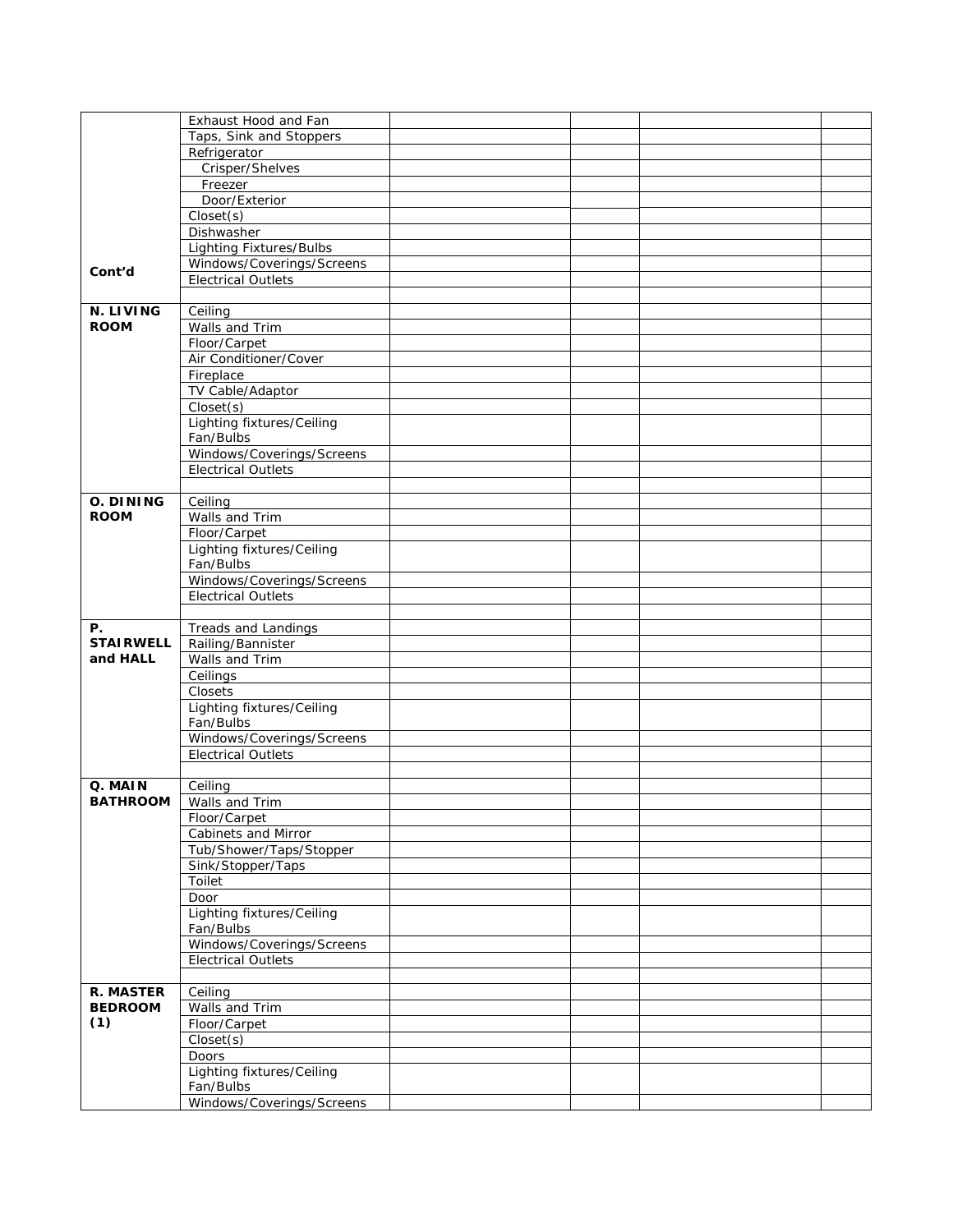| Cont'd                | <b>Electrical Outlets</b> |  |  |
|-----------------------|---------------------------|--|--|
|                       |                           |  |  |
| $S_{1}$               | Ceiling                   |  |  |
| <b>BEDROOM</b><br>(2) | Walls and Trim            |  |  |
|                       | Floor/Carpet              |  |  |
|                       | Closet(s)                 |  |  |
|                       | <b>Doors</b>              |  |  |
|                       | Lighting fixtures/Ceiling |  |  |
|                       | Fan/Bulbs                 |  |  |
|                       | Windows/Coverings/Screens |  |  |
|                       | <b>Electrical Outlets</b> |  |  |
|                       |                           |  |  |
| T.                    | Front and Rear Entrances  |  |  |
| <b>EXTERIOR</b>       | Patio/Balcony Doors       |  |  |
|                       | Garbage Containers        |  |  |
|                       | Glass and Frames          |  |  |
|                       | Stucco and/or Siding      |  |  |
|                       | Lighting Fixtures/bulbs   |  |  |
|                       | Grounds and Walks         |  |  |
|                       | <b>Electrical Outlets</b> |  |  |
|                       |                           |  |  |
| <b>U. UTILITY</b>     | Washer/Dryer              |  |  |
| <b>ROOM</b>           | <b>Electrical Outlets</b> |  |  |
|                       |                           |  |  |
| <b>V. GARAGE</b>      | <b>Electrical Outlets</b> |  |  |
| <b>OR</b>             |                           |  |  |
| <b>PARKING</b>        |                           |  |  |
| <b>AREA</b>           |                           |  |  |

| W.                          | Stair and Stairwell           |                              |  |                                        |  |
|-----------------------------|-------------------------------|------------------------------|--|----------------------------------------|--|
| <b>BASEMENT</b>             | Walls and Floor/Carpet        |                              |  |                                        |  |
|                             | Furnace, Water Heater,        |                              |  |                                        |  |
|                             | Plumbing                      |                              |  |                                        |  |
|                             | Windows/Coverings/Screens     |                              |  |                                        |  |
|                             | Lighting Fixtures/Bulbs       |                              |  |                                        |  |
|                             | <b>Electrical Outlets</b>     |                              |  |                                        |  |
|                             |                               |                              |  |                                        |  |
| <b>X.</b>                   |                               |                              |  |                                        |  |
| <b>STORAGE</b>              |                               |                              |  |                                        |  |
|                             |                               |                              |  |                                        |  |
| Y. KEY OR<br><b>CONTROL</b> | TYPE OF KEY OR CONTROL        | # ISSUED AT START OF TENANCY |  | # RETURNED AT END OF<br><b>TENANCY</b> |  |
|                             | <b>Building Entrance Keys</b> |                              |  |                                        |  |
|                             | Rental Unit Entrance Main     |                              |  |                                        |  |
|                             | Locks                         |                              |  |                                        |  |
|                             | <b>Rental Unit Deadbolt</b>   |                              |  |                                        |  |
|                             | Parking Remote Control        |                              |  |                                        |  |
|                             |                               |                              |  |                                        |  |

\_\_\_\_\_\_\_\_\_\_\_\_\_\_\_\_\_\_\_\_\_\_\_\_\_\_\_\_\_\_\_\_\_\_\_\_\_\_\_\_\_\_\_\_\_\_\_\_\_\_\_\_\_\_\_\_\_\_\_\_\_\_\_\_\_\_\_\_\_\_\_\_\_\_\_\_\_\_\_\_\_\_\_\_\_\_\_\_\_\_\_\_\_\_\_\_\_  $\_$  ,  $\_$  ,  $\_$  ,  $\_$  ,  $\_$  ,  $\_$  ,  $\_$  ,  $\_$  ,  $\_$  ,  $\_$  ,  $\_$  ,  $\_$  ,  $\_$  ,  $\_$  ,  $\_$  ,  $\_$  ,  $\_$  ,  $\_$  ,  $\_$  ,  $\_$  ,  $\_$  ,  $\_$  ,  $\_$  ,  $\_$  ,  $\_$  ,  $\_$  ,  $\_$  ,  $\_$  ,  $\_$  ,  $\_$  ,  $\_$  ,  $\_$  ,  $\_$  ,  $\_$  ,  $\_$  ,  $\_$  ,  $\_$  ,

\_\_\_\_\_\_\_\_\_\_\_\_\_\_\_\_\_\_\_\_\_\_\_\_\_\_\_\_\_\_\_\_\_\_\_\_\_\_\_\_\_\_\_\_\_\_\_\_\_\_\_\_\_\_\_\_\_\_\_\_\_\_\_\_\_\_\_\_\_\_\_\_\_\_\_\_\_\_\_\_\_\_\_\_\_\_\_\_

### **START OF TENANCY**

**Z. Repairs to be completed at start of tenancy: (list repairs)** 

## **1. I, (Tenant's name)**

agree that this report fairly represents the condition of the rental unit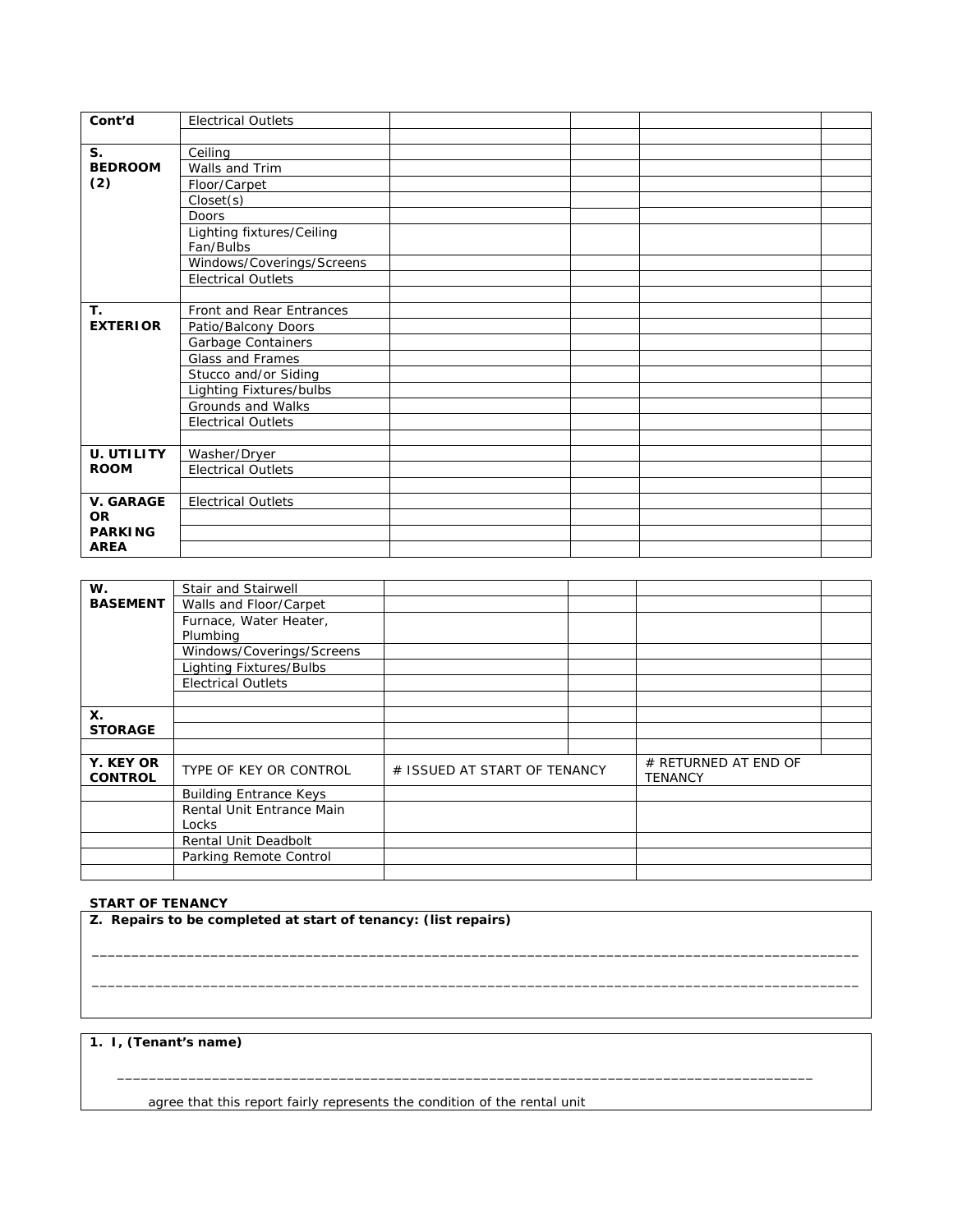do not agree that this report fairly represents the condition of the rental unit for the following reasons: \_\_\_\_\_\_\_\_\_\_\_\_\_\_\_\_\_\_\_\_\_\_\_\_\_\_\_\_\_\_\_\_\_\_\_\_\_\_\_\_\_\_\_\_\_\_\_\_\_\_\_\_\_\_\_\_\_\_\_\_\_\_\_\_\_\_\_\_\_\_\_\_\_\_\_\_\_\_\_\_\_\_\_\_\_\_\_

\_\_\_\_\_\_\_\_\_\_\_\_\_\_\_\_\_\_\_\_\_\_\_\_\_\_\_\_\_\_\_\_\_\_\_\_\_\_\_\_\_\_\_\_\_\_\_\_\_\_\_\_\_\_\_\_\_\_\_\_\_\_\_\_\_\_\_\_\_\_\_\_\_\_\_\_\_\_\_\_\_\_\_\_\_\_\_\_\_\_\_\_\_\_\_\_\_ \_\_\_\_\_\_\_\_\_\_\_\_\_\_\_\_\_\_\_\_\_\_\_\_\_\_\_\_\_\_\_\_\_\_\_\_\_\_\_\_\_\_\_\_\_\_\_\_\_\_\_\_\_\_\_\_\_\_\_\_\_\_\_\_\_\_\_\_\_\_\_\_\_\_\_\_\_\_\_\_\_\_\_\_\_\_\_\_\_\_\_\_\_\_\_\_\_

 $\mathcal{L} = \frac{1}{2} \sum_{i=1}^{n} \frac{1}{2} \sum_{j=1}^{n} \frac{1}{2} \sum_{j=1}^{n} \frac{1}{2} \sum_{j=1}^{n} \frac{1}{2} \sum_{j=1}^{n} \frac{1}{2} \sum_{j=1}^{n} \frac{1}{2} \sum_{j=1}^{n} \frac{1}{2} \sum_{j=1}^{n} \frac{1}{2} \sum_{j=1}^{n} \frac{1}{2} \sum_{j=1}^{n} \frac{1}{2} \sum_{j=1}^{n} \frac{1}{2} \sum_{j=1}^{n} \frac{1}{2} \sum$ 

**END OF TENANCY** 

**2. Damage to rental unit or residential property for which the tenant is responsible:** 

**3. I, (Tenant's name)**

 agree that this report fairly represents the condition of the rental unit do not agree that this report fairly represents the condition of the rental unit for the following reasons:

\_\_\_\_\_\_\_\_\_\_\_\_\_\_\_\_\_\_\_\_\_\_\_\_\_\_\_\_\_\_\_\_\_\_\_\_\_\_\_\_\_\_\_\_\_\_\_\_\_\_\_\_\_\_\_\_\_\_\_\_\_\_\_\_\_\_\_\_\_\_\_\_\_\_\_\_\_\_\_\_\_\_\_\_\_\_\_\_\_\_\_\_

\_\_\_\_\_\_\_\_\_\_\_\_\_\_\_\_\_\_\_\_\_\_\_\_\_\_\_\_\_\_\_\_\_\_\_\_\_\_\_\_\_\_\_\_\_\_\_\_\_\_\_\_\_\_\_\_\_\_\_\_\_\_\_\_\_\_\_\_\_\_\_\_\_\_\_\_\_\_\_\_\_\_\_\_\_\_\_\_\_\_\_\_  $\overline{\phantom{a}}$  ,  $\overline{\phantom{a}}$  ,  $\overline{\phantom{a}}$  ,  $\overline{\phantom{a}}$  ,  $\overline{\phantom{a}}$  ,  $\overline{\phantom{a}}$  ,  $\overline{\phantom{a}}$  ,  $\overline{\phantom{a}}$  ,  $\overline{\phantom{a}}$  ,  $\overline{\phantom{a}}$  ,  $\overline{\phantom{a}}$  ,  $\overline{\phantom{a}}$  ,  $\overline{\phantom{a}}$  ,  $\overline{\phantom{a}}$  ,  $\overline{\phantom{a}}$  ,  $\overline{\phantom{a}}$ 

**4.** I \_\_\_\_\_\_\_\_\_\_\_\_\_\_\_\_\_\_\_\_\_\_\_\_\_\_\_\_\_agree to the following deductions from my security and/or pet damage deposit: Security Deposit: \_\_\_\_\_\_\_\_\_\_\_\_\_\_\_\_\_\_\_\_\_\_\_\_\_\_\_\_\_\_\_\_\_\_ Pet Damage Deposit: \_\_\_\_\_\_\_\_\_\_\_\_\_\_\_\_\_\_\_\_\_\_\_\_\_\_\_\_\_\_\_ Date (mmm/dd/yyyy): \_\_\_\_\_\_\_\_\_\_\_\_\_\_\_\_\_\_\_\_\_\_\_\_\_ Signature of Tenant: \_\_\_\_\_\_\_\_\_\_\_\_\_\_\_\_\_\_\_\_\_\_\_\_\_\_\_\_\_\_\_\_\_\_\_\_

| 5. Landlord's Signature: (on Move-In) _________________________ (on Move-Out) ___________________________                                                   |                                                                                                      |      |          |             |  |  |  |  |
|-------------------------------------------------------------------------------------------------------------------------------------------------------------|------------------------------------------------------------------------------------------------------|------|----------|-------------|--|--|--|--|
|                                                                                                                                                             | 6. Tenant's signature: (on Move-In) ______________________(on Move-Out) ____________________________ |      |          |             |  |  |  |  |
| 7. Tenant's Forwarding Address:                                                                                                                             |                                                                                                      |      |          |             |  |  |  |  |
| unit $#$<br>street address<br>city<br>province<br>postal code                                                                                               |                                                                                                      |      |          |             |  |  |  |  |
| 8. Landlord Name & Address at End of Tenancy:<br>last name, first & middle names (if entry for landlord is a business name, enter full legal business name) |                                                                                                      |      |          |             |  |  |  |  |
|                                                                                                                                                             |                                                                                                      |      |          |             |  |  |  |  |
| unit $#$                                                                                                                                                    | street address                                                                                       | city | province | postal code |  |  |  |  |

## **INSTRUCTIONS FOR COMPLETING RENTAL UNIT CONDITION REPORT**

The landlord and tenant or their representatives are to view the condition of the rental unit together and record the condition of the rental unit at the time of move-in and at the time of move-out by the tenant.

If the landlord or tenant(s) complete improvements, it is recommended that a new condition inspection report is completed or an addendum signed by both parties is attached to this report.

#### **At the Start of the Tenancy:**

**1.** Box A: Insert the legal name of the landlord.

- **2.** Box B: Insert the landlord's address for service at the start of the tenancy.
- **3.** Box C: Insert the email address of the landlord.
- **4.** Box D: Insert the legal name of the tenant.